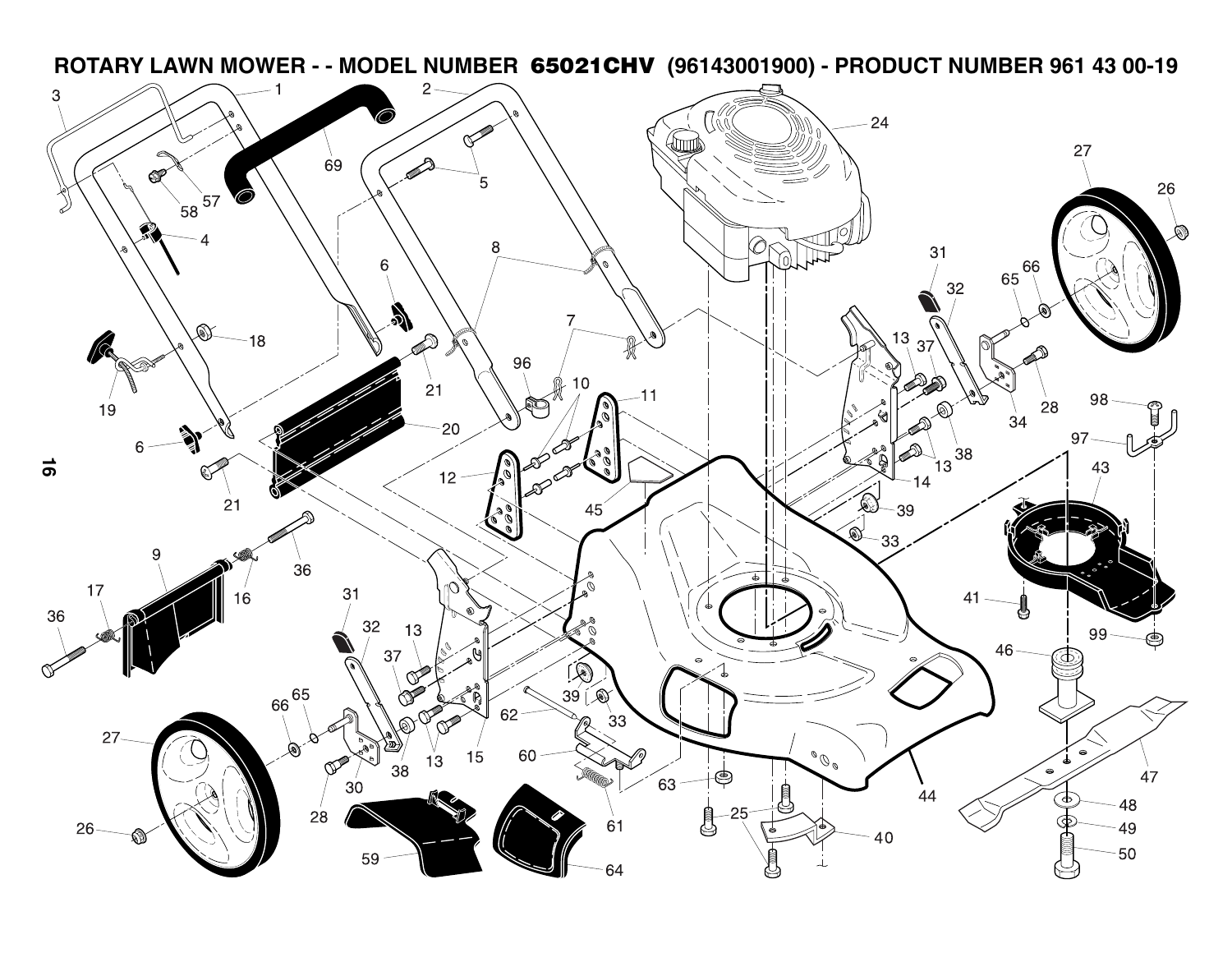## **ROTARY LAWN MOWER - - MODEL NUMBER 65021CHV (96143001900) - PRODUCT NUMBER 961 43 00-19**

| <b>KEY</b><br>NO. | <b>PART</b><br>NO.       | <b>DESCRIPTION</b>                                        | <b>KEY</b><br>NO. | F<br>N     |
|-------------------|--------------------------|-----------------------------------------------------------|-------------------|------------|
| 1                 |                          | 532 19 64-03 Upper Handle, with Foam Grip                 | 34                | 532        |
| 2                 |                          | 532 15 34-18 Lower Handle                                 | 36                | 532        |
| 3                 | 532 19 70-19 Control Bar |                                                           | 37                | 874        |
| 4                 |                          | 532 18 35-67 Engine Zone Control Cable                    | 38                | 819        |
| 5                 | 532 19 15-74             | <b>Handle Bolt</b>                                        | 39                | 532        |
| 6                 | 532 19 18-56 Handle Knob |                                                           | 40                | 532        |
| $\overline{7}$    |                          | 532 05 17-93 Hairpin Cotter                               | 41                | 532        |
| 8                 | 532 06 64-26 Wire Tie    |                                                           | 43                | 532        |
| 9                 |                          | 532 40 69-85 Rear Door Assembly                           | 44                | 532        |
| 10                | 532 12 84-15 Pop Rivet   |                                                           |                   |            |
| 11                | 532 41 05-40             | Support Bracket, LH                                       | 45                | 532        |
| 12                | 532 41 05-42             | Support Bracket, RH                                       | 46                | 532        |
| 13                | 817 06 04-10             | Screw 1/4-20 x 5/8                                        | 47                | 532        |
| 14                | 532 19 60-37             | Handle Bracket Assembly, LH                               | 48                | 532        |
| 15                | 532 19 60-36             | Handle Bracket Assembly, RH                               | 49                | 532        |
| 16                | 532 40 54-17             | Spring, Rear Door, LH                                     | 50                | 532        |
| 17                | 532 40 54-18             | Spring, Rear Door, RH                                     | 57                | 532        |
| 18                | 532 13 20-04             | Keps Locknut 1/4-20                                       | 58                | 532        |
| 19                | 532 19 47-88 Rope Guide  |                                                           | 59                | 532        |
| 20                | 532 18 90-05 Rear Skirt  |                                                           | 60                | 532        |
| 21                | 532 08 86-52             | Screw, Hinge 1/4-20 x 1/2                                 | 61                | 532        |
| 24                |                          | Engine, Briggs & Stratton, Model Number 124T02            | 62                | 532        |
|                   |                          |                                                           | 63                | 873        |
| 25                |                          | 532 15 04-06 Hex Head Thread Rolling Screw 3/8-16 x 1-1/8 | 64<br>65          | 532<br>532 |
| 26                | 532 14 52-12             | Hex Flange Nut                                            | 66                | 532        |
| 27                | 532 41 08-15             | Wheel & Tire Assembly, Rear, 12"                          | 69                | 532        |
| 28                | 532 16 08-28             | Shoulder Bolt 5/16-18 x .33                               | 96                | 532        |
| 30                |                          | 532 40 25-71 Axle Arm Assembly, Rear, RH                  | 97                | 532        |
| 31                |                          | 532 70 10-37 Selector Knob                                | 98                | 532        |
| 32                |                          | 532 19 01-57 Selector Spring                              | 99                | 532        |
| 33                |                          | 873 80 05-00 Nut, Hex 5/16-18                             | $\sim$ $\sim$     | 532        |
|                   |                          |                                                           | $\sim$ $\sim$     | 532        |
|                   |                          |                                                           |                   |            |

| KEY<br>NO.    | <b>PART</b><br>NO.         | <b>DESCRIPTION</b>                            |
|---------------|----------------------------|-----------------------------------------------|
| 34            |                            | 532 40 25-72 Axle Arm Assembly, Rear, LH      |
| 36            | 532 18 41-93               | <b>Bolt</b>                                   |
| 37            | 874 78 05-12               | Thread Cutting Screw w/Sems 5/16-18 x 3/4     |
| 38            | 819 11 22-06               | Washer                                        |
| 39            | 532 19 85-41               | Nut, Hex                                      |
| 40            | 532 19 09-39               | Mounting Bracket, Debris Shield               |
| 41            | 532 19 23-25               | Screw                                         |
| 43            | 532 19 89-10 Debris Shield |                                               |
| 44            |                            | 532 40 89-89 Kit, Lawn Mower Housing          |
|               |                            | (Includes Key Numbers 10, 11, 12 and 45)      |
| 45            | 532 40 47-63               | Danger Decal                                  |
| 46            | 532 19 40-37               | Blade Adapter / Pulley                        |
| 47            | 532 40 67-12               | Blade, 21"                                    |
| 48            | 532 85 10-74               | <b>Hardened Washer</b>                        |
| 49            | 532 85 02-63               | Helical Washer 3/8-24 x 1-3/8 Grade 8         |
| 50            | 532 85 10-84               | Hex Head Machine Screw 3/8-24 x 1-3/8 Grade 8 |
| 57            | 532 12 51-62               | <b>Upstop Bracket</b>                         |
| 58            | 532 75 06-34               | <b>Screw</b>                                  |
| 59            | 532 18 55-82               | Discharge Deflector                           |
| 60            | 532 17 57-35               | Hinge Bracket                                 |
| 61            | 532 19 30-00               | Spring                                        |
| 62            | 532 17 56-50               | Hinge Rod                                     |
| 63            | 873 80 04-00               | Nut, Hex                                      |
| 64            | 532 18 55-76               | <b>Mulcher Door</b>                           |
| 65            | 532 19 74-80               | O-Ring                                        |
| 66            | 532 08 83-48               | Washer, Flat 1/2                              |
| 69            | 532 18 27-48               | Grip, Foam                                    |
| 96            | 532 19 79-91               | Clip, Cable                                   |
| 97            | 532 19 71-62               | <b>Belt Keeper</b>                            |
| 98            | 532 18 22-27               | Screw                                         |
| 99            | 532 18 22-28               | Nut, Hex                                      |
| $\sim$ $\sim$ | 532 40 47-64               | Decal, Warning (not shown)                    |
| $\sim$ $\sim$ | 532 41 09-12               | Owner's Manual, English / French              |

**NOTE:** All component dimensions given in U.S. inches. 1 inch = 25.4 mm

**IMPORTANT:** Use only Original Equipment Manufacturer (O.E.M.) replacement parts. Failure to do so could be hazardous, damage your lawn mower and void your warranty.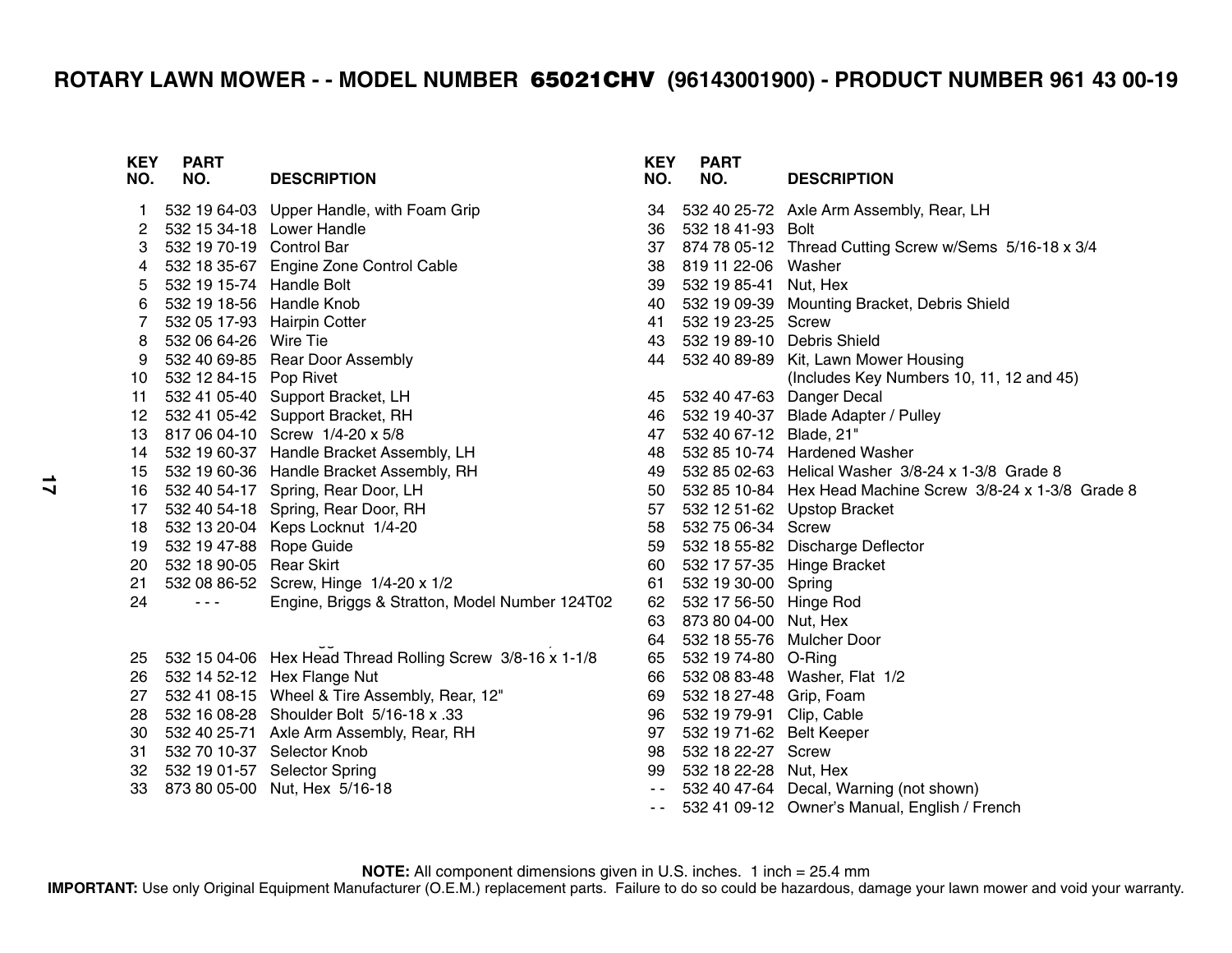**ROTARY LAWN MOWER - - MODEL NUMBER 65021CHV (96143001900) - PRODUCT NUMBER 961 43 00-19**